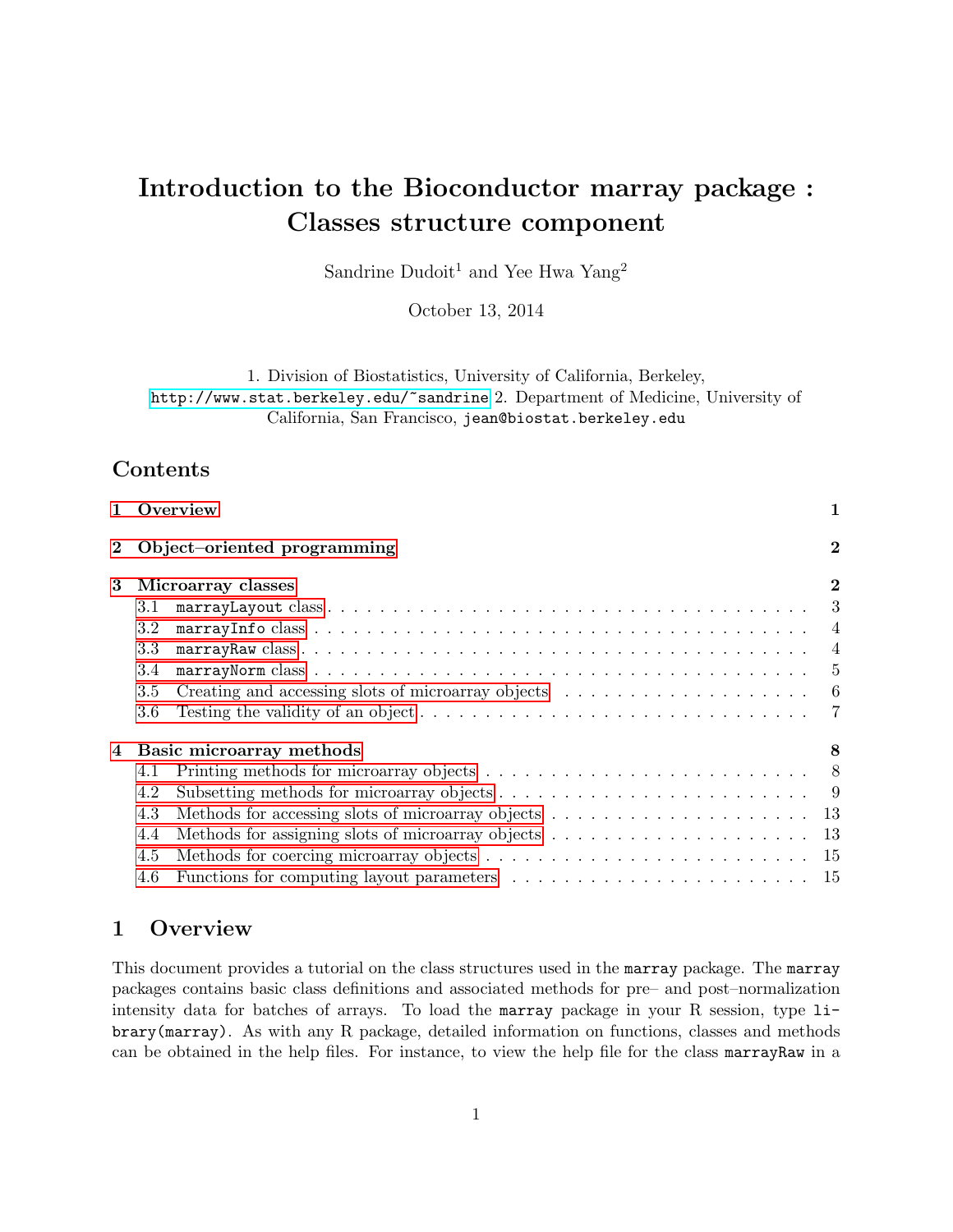browser, use help.start() followed by ? marrayRaw or alternately the dyadic class ? marrayRaw. Furthermore, se demonstrate the functionality of this collection of R packages using gene expression data from the Swirl zebrafish experiment. To load the Swirl dataset, use data(swirl), and to view a description of the experiments and data, type ? swirl. Getting started:

# <span id="page-1-0"></span>2 Object–oriented programming

Microarray experiments generate large and complex multivariate datasets, which contain textual information on probe sequences (e.g. gene names, annotation, layout parameters) and mRNA target samples (e.g. description of samples, protocols, hybridization and scanning conditions), in addition to the primary fluorescence intensity data. Efficient and coordinated access to these various types of data is an important aspect of computing with microarray data. To facilitate the management of microarray data at different stages of the analysis process, a collection of microarray specific data structures or classes were defined (see also the Bioconductor package Biobase for microarray classes and methods for normalized data). The packages rely on the class/method mechanism provided by John Chambers' R methods package, which allows object–oriented programming in R. Broadly speaking, *classes* reflect how we think of certain objects and what information these objects should contain. Classes are defined in terms of slots which contain the relevant data for the application at hand. Methods define how a particular function should behave depending on the class of its arguments and allow computations to be adapted to particular classes, that is, data types. For example, a microarray object should contain intensity data as well as information on the probe sequences spotted on the array and the target samples hybridized to it. Useful methods for microarray classes include specializations of printing, subsetting, and plotting functions for the types of data represented by these classes.

The use of classes and methods greatly reduces the complexity of handling microarray data, by automatically coordinating various sources of information associated with microarray experiments.

### <span id="page-1-1"></span>3 Microarray classes

The raw data from a microarray experiment are the image files produced by the scanner; these are typically pairs of 16–bit tagged image file format (TIFF) files, one for each fluorescent dye (images usually range in size from a few megabytes (MB) to 10 or 20 MB for high resolution scans). Image analysis is required to extract foreground and background fluorescence intensity measurements for each spotted DNA sequence.

Here, we begin our analysis of microarray data with the output files of image processing packages such as GenePix or Spot. In what follows, red and green background intensities are denoted by  $R_b$  and  $G_b$ , respectively, and red and green foreground intensities by  $R_f$  and  $G_f$ , respectively. Background–corrected red and green fluorescence intensities are denoted by R and G, and M denotes the corresponding base–2 log–ratio,  $M = \log_2 R/G$ .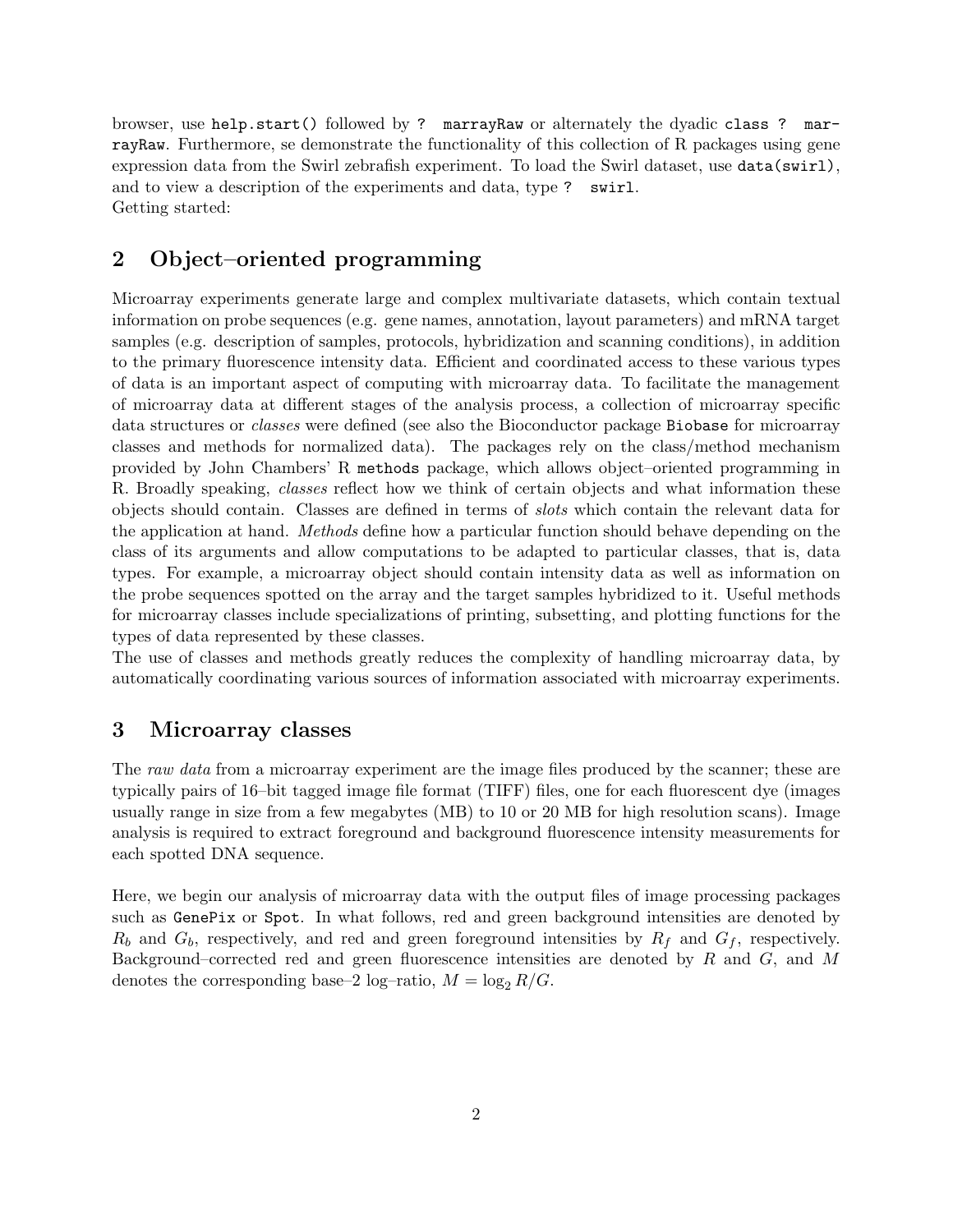#### <span id="page-2-0"></span>3.1 marrayLayout class

The term *array layout* refers to the layout of DNA probe sequences on the array, as determined by the printing process. In general, probe sequences are spotted on a glass microscope slide using an arrayer which has an  $ngr \times ngc$  print–head, that is, a regular array of ngr rows and ngc columns of print–tips or pins. The resulting microarrays are thus partitioned into an  $ngr \times ngc$  grid matrix. The terms *grid, sector,* and *print–tip–group* are used interchangeably in the microarray literature. Each grid consists of an  $nsr \times nsc$  spot matrix that was printed with a single print–tip. DNA probes are usually printed sequentially from a collection of 384–well plates (or 96–well plates), thus, in some sense, plates are proxies for time of printing. In addition, a number of control probe sequences may be spotted on the array for normalization or other calibration purposes. The term array batch is used to refer to a collection of arrays with the same layout. Keeping track of spot layout information is essential for quality assessment of fluorescent intensity data and for normalization purposes.

Important layout parameters are the dimensions of the spot and grid matrices, and, for each probe on the array, its grid matrix and spot matrix coordinates. In addition, it is useful to keep track of gene names, plate origin of the probes, and information on the spotted control sequences (e.g. probe sequences which should have equal abundance in the two target samples, such as housekeeping genes). The class marrayLayout was designed to keep track of these various layout parameters and contains the following slots (the classes of the slots are listed below the slot names)

```
> getClassDef("marrayLayout")
```

```
Class "marrayLayout" [package "marray"]
```
Slots:

| maNgr | maNgc   |                                         |                                        |       | maSub                             |
|-------|---------|-----------------------------------------|----------------------------------------|-------|-----------------------------------|
|       |         |                                         |                                        |       | logical                           |
|       |         |                                         |                                        |       |                                   |
|       |         |                                         |                                        |       |                                   |
|       |         |                                         |                                        |       |                                   |
|       | numeric | numeric<br>maPlate maControls<br>factor | numeric<br>maNotes<br>factor character | maNsr | maNsc maNspots<br>numeric numeric |

```
Extends: "ShowLargeObject"
```
maNgr: Object of class "numeric", number of rows for the grid matrix.

maNgc: Object of class "numeric", number of columns for the grid matrix.

maNsr: Object of class "numeric", number of rows for the spot matrices.

maNsc: Object of class "numeric", number of columns for the spot matrices.

maNspots: Object of class "numeric", total number of spots on the array, equal to  $m a N g r \times$  $maNgc \times maNsr \times maNsc.$ 

maSub: Object of class "logical", indicating which spots are currently being considered.

maPlate: Object of class "factor", recording the plate origin of the spotted probe sequences.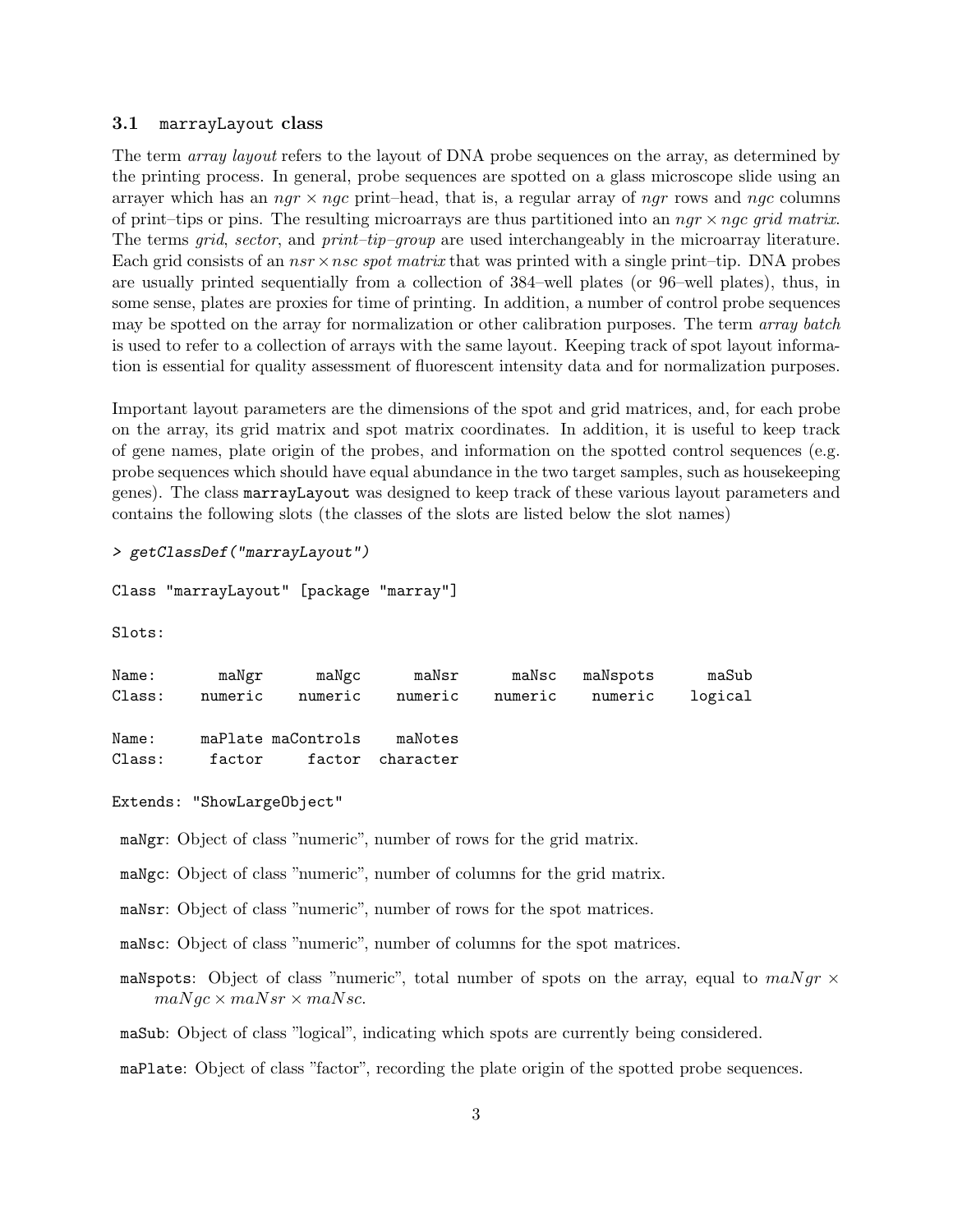maControls: Object of class "factor", recording the control status of the spotted probe sequences.

maNotes: Object of class "character", any notes concerning the microarray layout, e.g., printing conditions.

In addition, a number of *methods* were defined to compute other important layout parameters, such as print–tip, grid matrix, and spot matrix coordinates: maPrintTip, maGridRow, maGridCol, maSpotRow, and maSpotCol (see Section [4\)](#page-7-0). No slots were defined for these quantities for memory management reasons.

### <span id="page-3-0"></span>3.2 marrayInfo class

Information on the target mRNA samples co–hybridized to the arrays is stored in objects of class marrayInfo. Such objects may include the names of the arrays, the names of the Cy3 and Cy5 labeled samples, notes on the hybridization and scanning conditions, and other textual information. Descriptions of the spotted probe sequences (e.g. matrix of gene names, annotation, notes on printing conditions) are also stored in object of class marrayInfo. The marrayInfo class is not specific to the microarray context and has the following definition

```
> getClassDef("marrayInfo")
```

```
Class "marrayInfo" [package "marray"]
```
Slots:

Name: maLabels maInfo maNotes Class: character data.frame character

Extends: "ShowLargeObject"

### <span id="page-3-1"></span>3.3 marrayRaw class

Pre–normalization intensity data for a batch of arrays are stored in objects of class marrayRaw, which contain slots for the matrices of Cy3 and Cy5 background and foreground intensities (maGb, maRb, maGf, maRf), spot quality weights (maW), layout parameters of the arrays (marrayLayout), description of the probes spotted onto the arrays (maGnames) and mRNA target samples hybridized to the arrays (maTargets).

```
> getClassDef("marrayRaw")
```

```
Class "marrayRaw" [package "marray"]
```
Slots:

| Name:  | maRf   | maGf   | maRb   | maGb   | maW    |
|--------|--------|--------|--------|--------|--------|
| Class: | matrix | matrix | matrix | matrix | matrix |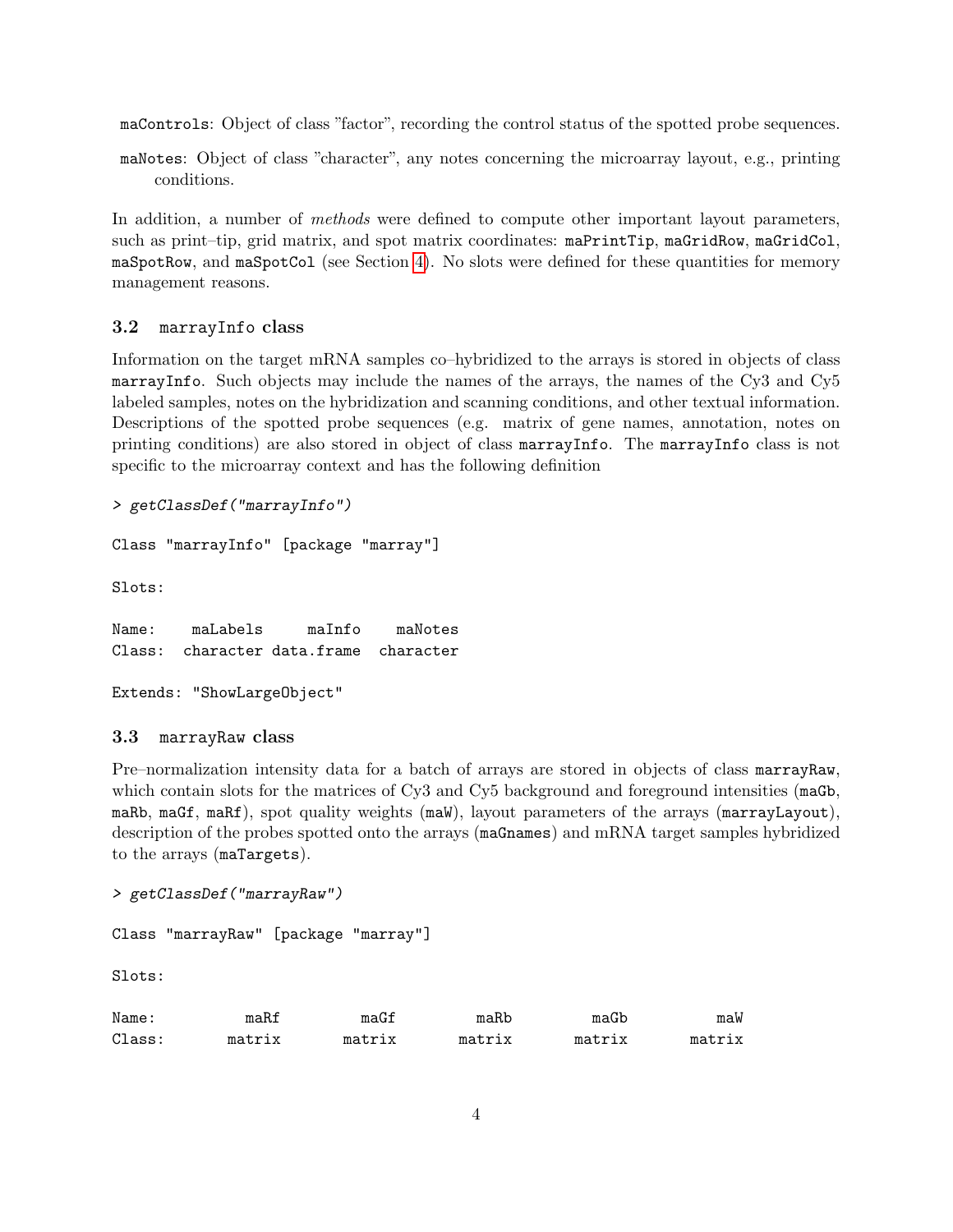| Name: | maLayout            | maGnames   | maTargets  | maNotes   |
|-------|---------------------|------------|------------|-----------|
|       | Class: marrayLayout | marrayInfo | marrayInfo | character |

Extends: "ShowLargeObject"

- maRf: Object of class "matrix", red foreground intensities, rows correspond to spotted probe sequences, columns to arrays in the batch.
- maGf: Object of class "matrix", green foreground intensities, rows correspond to spotted probe sequences, columns to arrays in the batch.
- maRb: Object of class "matrix", red background intensities, rows correspond to spotted probe sequences, columns to arrays in the batch.
- maGb: Object of class "matrix", green background intensities, rows correspond to spotted probe sequences, columns to arrays in the batch.
- maW: Object of class "matrix", spot quality weights, rows correspond to spotted probe sequences, columns to arrays in the batch.
- maLayout: Object of class "marrayLayout", layout parameters for cDNA microarrays.

maGnames: Object of class "marrayInfo", description of spotted probe sequences.

maTargets: Object of class "marrayInfo", description of target samples hybridized to the arrays.

maNotes: Object of class "character", any notes concerning the microarray experiments, e.g. hybridization or scanning conditions.

#### <span id="page-4-0"></span>3.4 marrayNorm class

Post–normalization intensity data are stored in similar objects of class marrayNorm. These objects store the normalized intensity log–ratios maM, the location and scale normalization values (maMloc and maMscale), and the average log–intensities (maA). In addition, the marrayNorm class has a slot for the function call used to normalize the data, maNormCall. For more details on the creation of normalized microarray objects, the reader is referred to the vignette for the marrayNorm package.

```
> getClassDef("marrayNorm")
Class "marrayNorm" [package "marray"]
Slots:
Name: maA maM maMloc maMscale maW
Class: matrix matrix matrix matrix matrix
Name: maLayout maGnames maTargets maNotes maNormCall
Class: marrayLayout marrayInfo marrayInfo character call
```
Extends: "ShowLargeObject"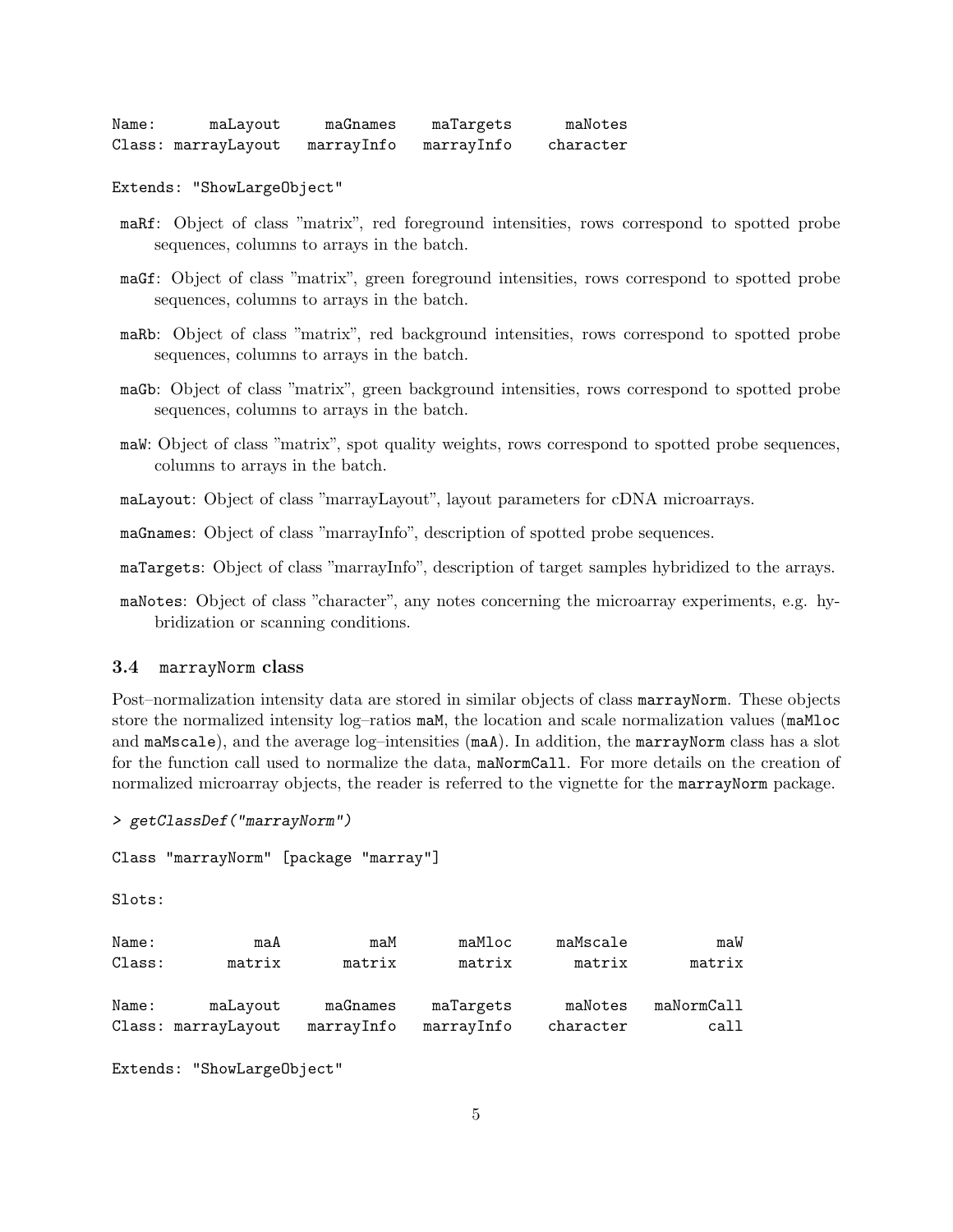- maA: Object of class "matrix", average log–intensities (base 2) A, rows correspond to spotted probe sequences, columns to arrays in the batch.
- maM: Object of class "matrix", intensity log–ratios (base 2) M, rows correspond to spotted probe sequences, columns to arrays in the batch.
- maMloc: Object of class "matrix", location normalization values, rows correspond to spotted probe sequences, columns to arrays in the batch.
- maMscale: Object of class "matrix", scale normalization values, rows correspond to spotted probe sequences, columns to arrays in the batch.
- maW: Object of class "matrix", spot quality weights, rows correspond to spotted probe sequences, columns to arrays in the batch.
- maLayout: Object of class "marrayLayout", layout parameters for cDNA microarrays.
- maGnames: Object of class "marrayInfo", description of spotted probe sequences.

maTargets: Object of class "marrayInfo", description of target samples hybridized to the arrays.

maNotes: Object of class "character", any notes concerning the microarray experiments, e.g. hybridization or scanning conditions.

maNormCall: Object of class "call", function call for normalizing the batch of arrays.

Most microarray objects contain an maNotes slots which may be used to store any string of characters describing the experiments, for examples, notes on the printing, hybridization, or scanning conditions.

#### <span id="page-5-0"></span>3.5 Creating and accessing slots of microarray objects

Creating new objects. The function new from the methods package may be used to create new objects from a given class. For example, to create an object of class marrayInfo describing the target samples in the Swirl experiment, one could use the following code

```
> zebra.RG<-as.data.frame(cbind(c("swirl","WT","swirl","WT"),
+ c("WT","swirl","WT","swirl")))
> dimnames(zebra.RG)[[2]]<-c("Cy3","Cy5")
> zebra.samples<-new("marrayInfo",
+ maLabels=paste("Swirl array ",1:4,sep=""),
+ maInfo=zebra.RG,
+ maNotes="Description of targets for Swirl experiment")
> zebra.samples
An object of class "marrayInfo"
@maLabels
[1] "Swirl array 1" "Swirl array 2" "Swirl array 3" "Swirl array 4"
@maInfo
```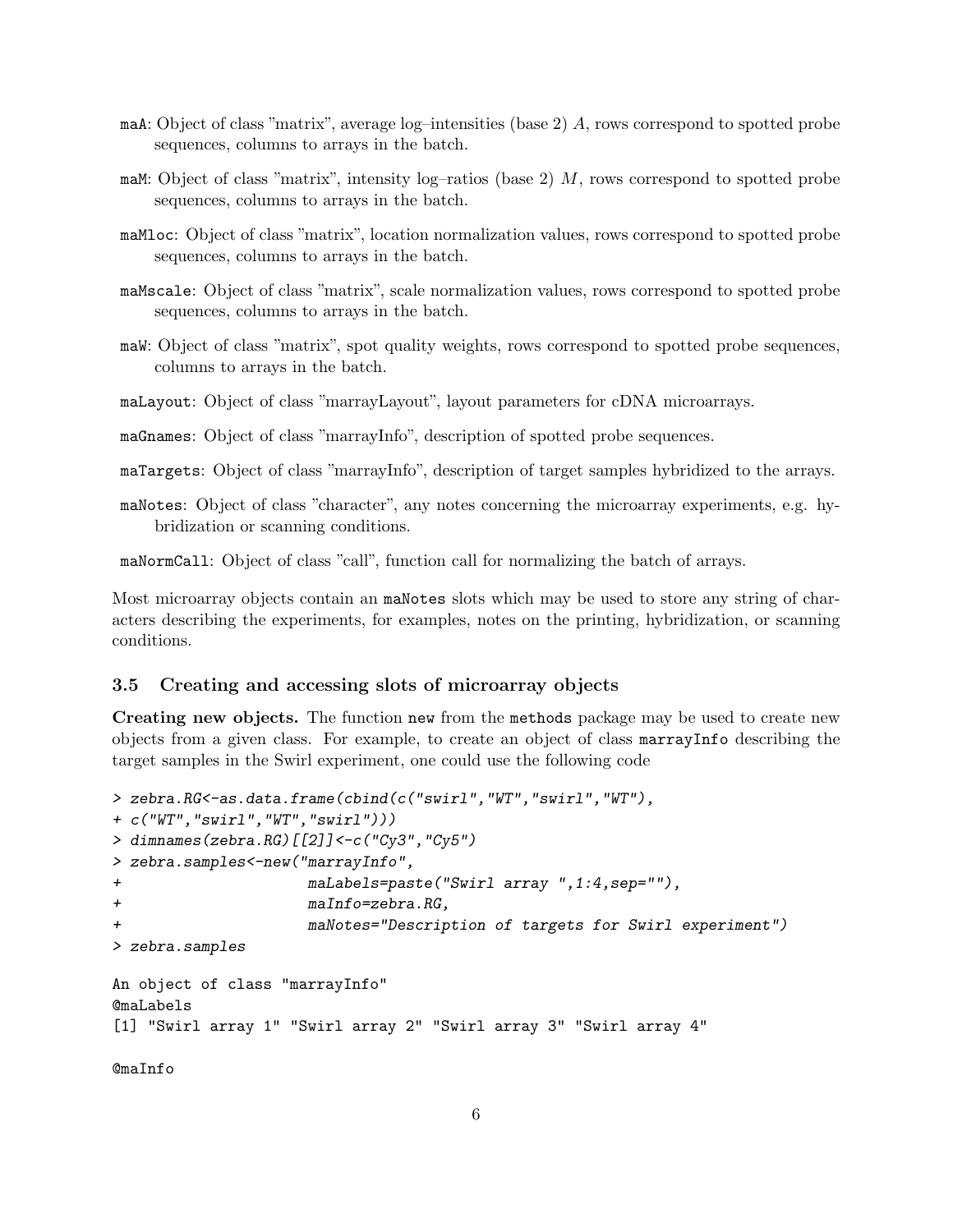```
Cy3 Cy5
1 swirl WT
2 WT swirl
3 swirl WT
4 WT swirl
@maNotes
```
[1] "Description of targets for Swirl experiment"

Slots which are not specified in new are initialized to the prototype for the corresponding class. These are usually "empty", e.g., matrix(0,0,0). In most cases, microarray objects can be created automatically using the input functions and their corresponding widgets in the marrayInput package. These were used to create the object swirl of class marrayRaw.

Accessing slots. Different components or slots of the microarray objects may be accessed using the operator @, or alternately, the function slot, which evaluates the slot name. For example, to access the maLayout slot in the object swirl and the maNgr slot in the layout object L

```
> L<-slot(swirl, "maLayout")
> L@maNgr
```
#### [1] 4

The function slotNames can be used to get information on the slots of a formally defined class or an instance of the class. For example, to get information on the slots for the marrayLayout class or on the slots for the object swirl use

```
> slotNames("marrayLayout")
```
[1] "maNgr" "maNgc" "maNsr" "maNsc" "maNspots" [6] "maSub" "maPlate" "maControls" "maNotes" > slotNames(swirl) [1] "maRf" "maGf" "maRb" "maGb" "maW" "maLayout" [7] "maGnames" "maTargets" "maNotes"

### <span id="page-6-0"></span>3.6 Testing the validity of an object

The function validObject from the R package methods may be used to test the validity of an object with respect to its class definition. This function has two arguments: object, the object to be tested; and test. If test is TRUE, the function returns a vector of strings describing the problems, if any.

> validObject(maLayout(swirl), test=TRUE)

[1] TRUE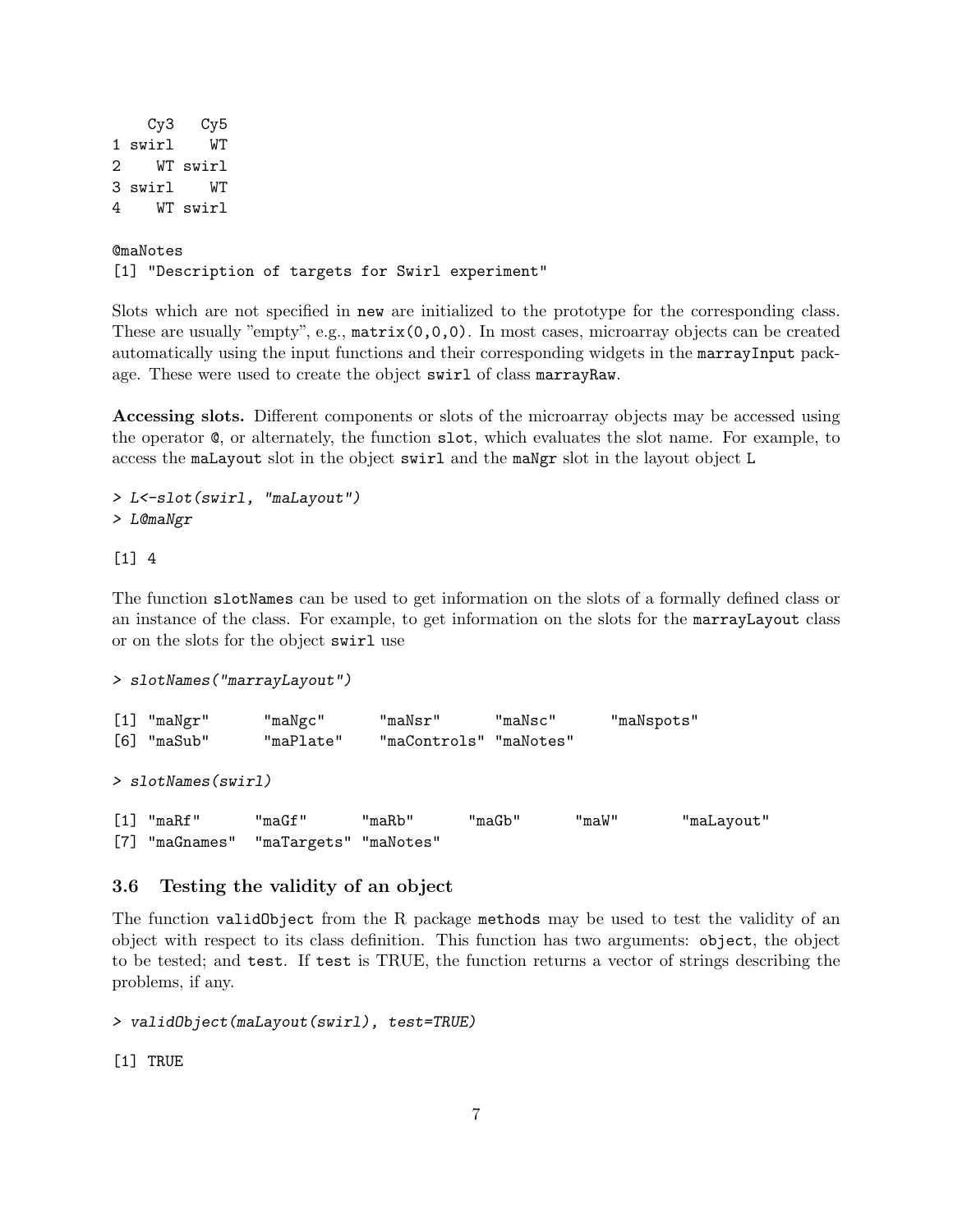### <span id="page-7-0"></span>4 Basic microarray methods

The following basic methods were defined to facilitate manipulation of microarray data objects. To see all methods available for a particular class, e.g., marrayLayout, or just the print methods

```
> showMethods(classes="marrayLayout")
> showMethods("show",classes="marrayLayout")
```
### <span id="page-7-1"></span>4.1 Printing methods for microarray objects

Since there is usually no need to print out fluorescence intensities for thousands of genes, the print method was overloaded for microarray classes by simple report generators. For an overview of the available microarray printing methods, type methods ? summary, or to see all summary methods for the session

```
> showMethods("summary")
```

```
Function: summary (package base)
object="ANY"
object="marrayInfo"
object="marrayLayout"
object="marrayNorm"
object="marrayRaw"
```
For example, summary statistics for an object of class marrayRaw, such as swirl, can be obtained by print(swirl) or simply swirl.

```
> summary(swirl)
```
Pre-normalization intensity data: Object of class marrayRaw.

Number of arrays: 4 arrays.

A) Layout of spots on the array: Array layout: Object of class marrayLayout.

```
Total number of spots: 8448
Dimensions of grid matrix: 4 rows by 4 cols
Dimensions of spot matrices: 22 rows by 24 cols
```
Currently working with a subset of 8448spots.

Control spots: There are 2 types of controls :

0 1 7680 768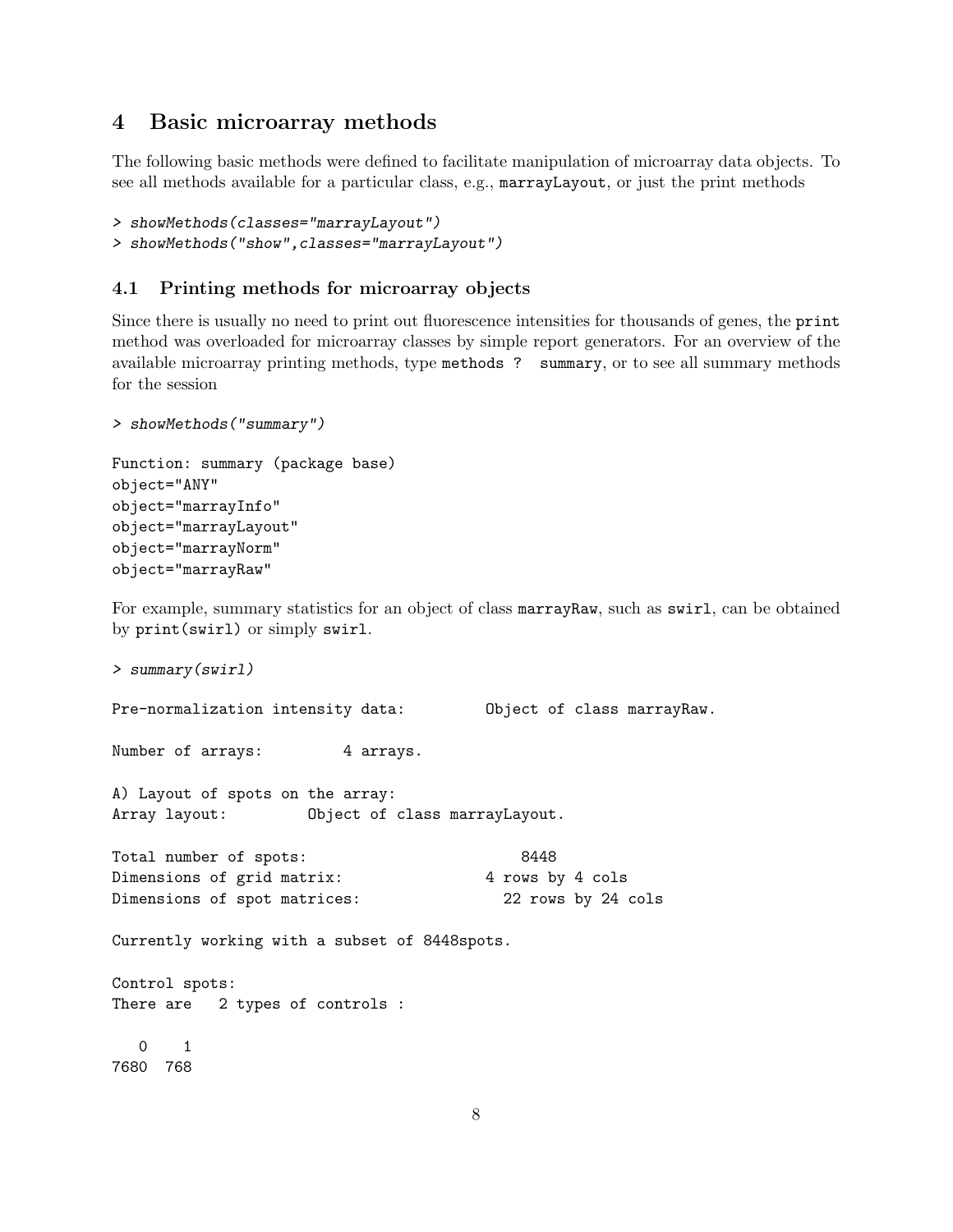Notes on layout: No Input File B) Samples hybridized to the array: Object of class marrayInfo. maLabels Names slide number experiment Cy3 experiment Cy5 1 swirl.1.spot swirl.1.spot 81 swirl wild type 2 swirl.2.spot swirl.2.spot 82 wild type swirl 3 swirl.3.spot swirl.3.spot 93 swirl wild type 4 swirl.4.spot swirl.4.spot 94 wild type swirl date comments 1 2001/9/20 NA 2 2001/9/20 NA 3 2001/11/8 NA 4 2001/11/8 NA Number of labels: 4 Dimensions of maInfo matrix: 4 rows by 6 columns Notes: C:/GNU/R/R-2.4.1/library/marray/swirldata/SwirlSample.txt C) Summary statistics for log-ratio distribution: Min. 1st Qu. Median C:/GNU/R/R-2.4.1/library/marray/swirldata/swirl.1.spot -2.73 -0.79 -0.58 C:/GNU/R/R-2.4.1/library/marray/swirldata/swirl.2.spot -2.72 -0.15 0.03 C:/GNU/R/R-2.4.1/library/marray/swirldata/swirl.3.spot -2.29 -0.75 -0.46 C:/GNU/R/R-2.4.1/library/marray/swirldata/swirl.4.spot -3.21 -0.46 -0.26 Mean 3rd Qu. Max.  $C:/GNU/R/R-2.4.1/library/marray/swirldata/swirl.1.spot -0.48 -0.29 4.42$ C:/GNU/R/R-2.4.1/library/marray/swirldata/swirl.2.spot 0.03 0.21 2.35  $C:/GNU/R/R-2.4.1/library/marray/swirldata/swirl.3.spot -0.42 -0.12 2.65$ C:/GNU/R/R-2.4.1/library/marray/swirldata/swirl.4.spot -0.27 -0.06 2.90

D) Notes on intensity data: Spot Data

#### <span id="page-8-0"></span>4.2 Subsetting methods for microarray objects

In many instances, one is interested in accessing only a subset of arrays in a batch and/or spots in an array. Subsetting methods "[" were defined for this purpose. For an overview of the available microarray subsetting methods, type methods ? "[" or to see all subsetting methods for the session showMethods("["). When using the "[" operator, the first index refers to spots and the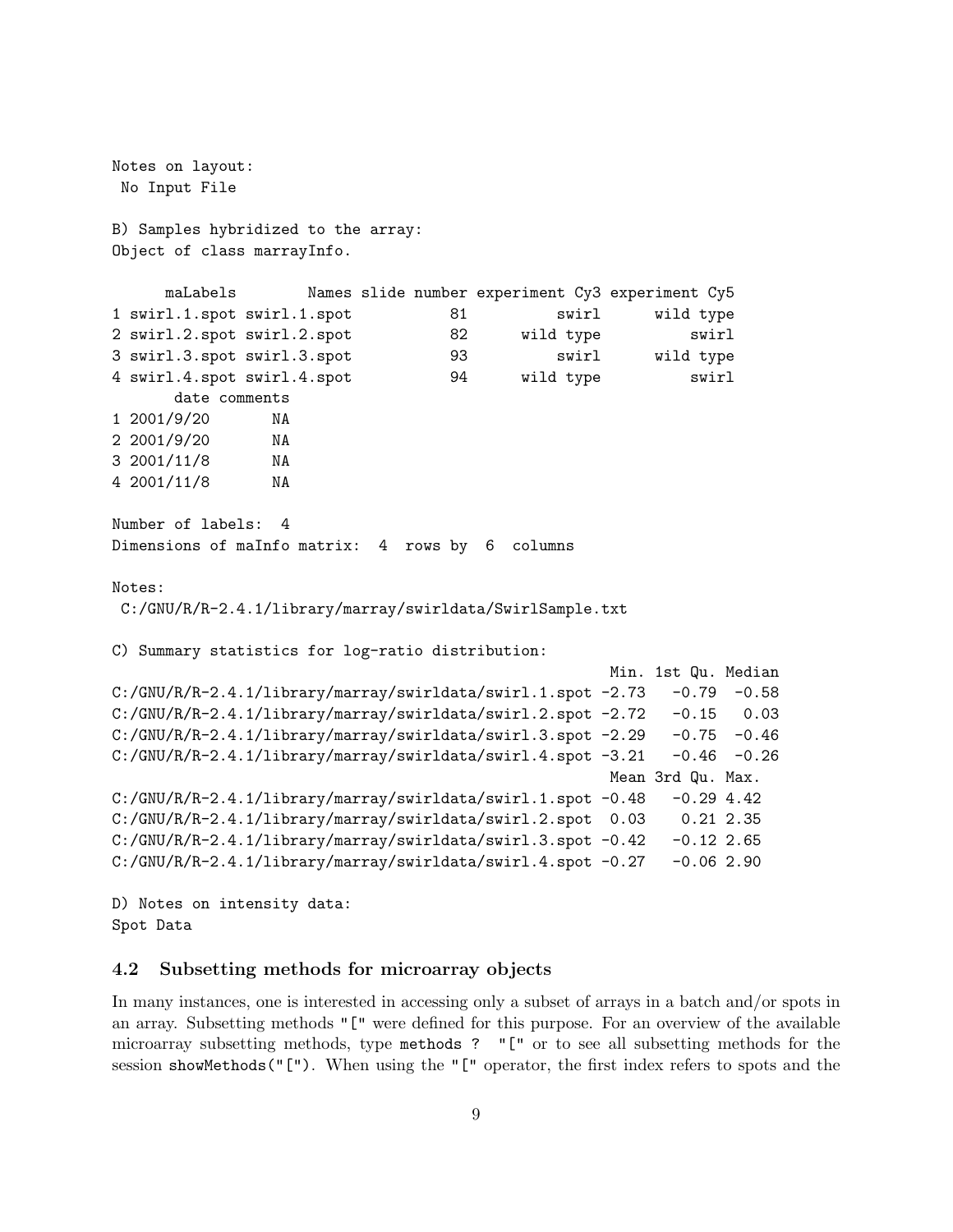second to arrays in a batch. Thus, to access the first 100 probe sequences in the second and third arrays in the batch swirl use

> swirl[1:100,2:3]

An object of class "marrayRaw" @maRf C:/GNU/R/R-2.4.1/library/marray/swirldata/swirl.2.spot [1,] 16138.720 [2,] 17247.670 [3,] 17317.150 [4,] 6794.381 [5,] 6043.542 C:/GNU/R/R-2.4.1/library/marray/swirldata/swirl.3.spot [1,] 2895.1600 [2,] 2976.6230 [3,] 2735.6190 [4,] 318.9524 [5,] 780.6667 95 more rows ... @maGf C:/GNU/R/R-2.4.1/library/marray/swirldata/swirl.2.spot  $[1,]$  19278.770 [2,] 21438.960 [3,] 20386.470 [4,] 6677.619 [5,] 6576.292 C:/GNU/R/R-2.4.1/library/marray/swirldata/swirl.3.spot [1,] 2727.5600 [2,] 2787.0330 [3,] 2419.8810 [4,] 383.2381 [5,] 901.0000 95 more rows ... @maRb C:/GNU/R/R-2.4.1/library/marray/swirldata/swirl.2.spot [1,] 136 [2,] 133 [3,] 133 [4,] 105 [5,] 105 C:/GNU/R/R-2.4.1/library/marray/swirldata/swirl.3.spot [1,] 82  $[2,]$  82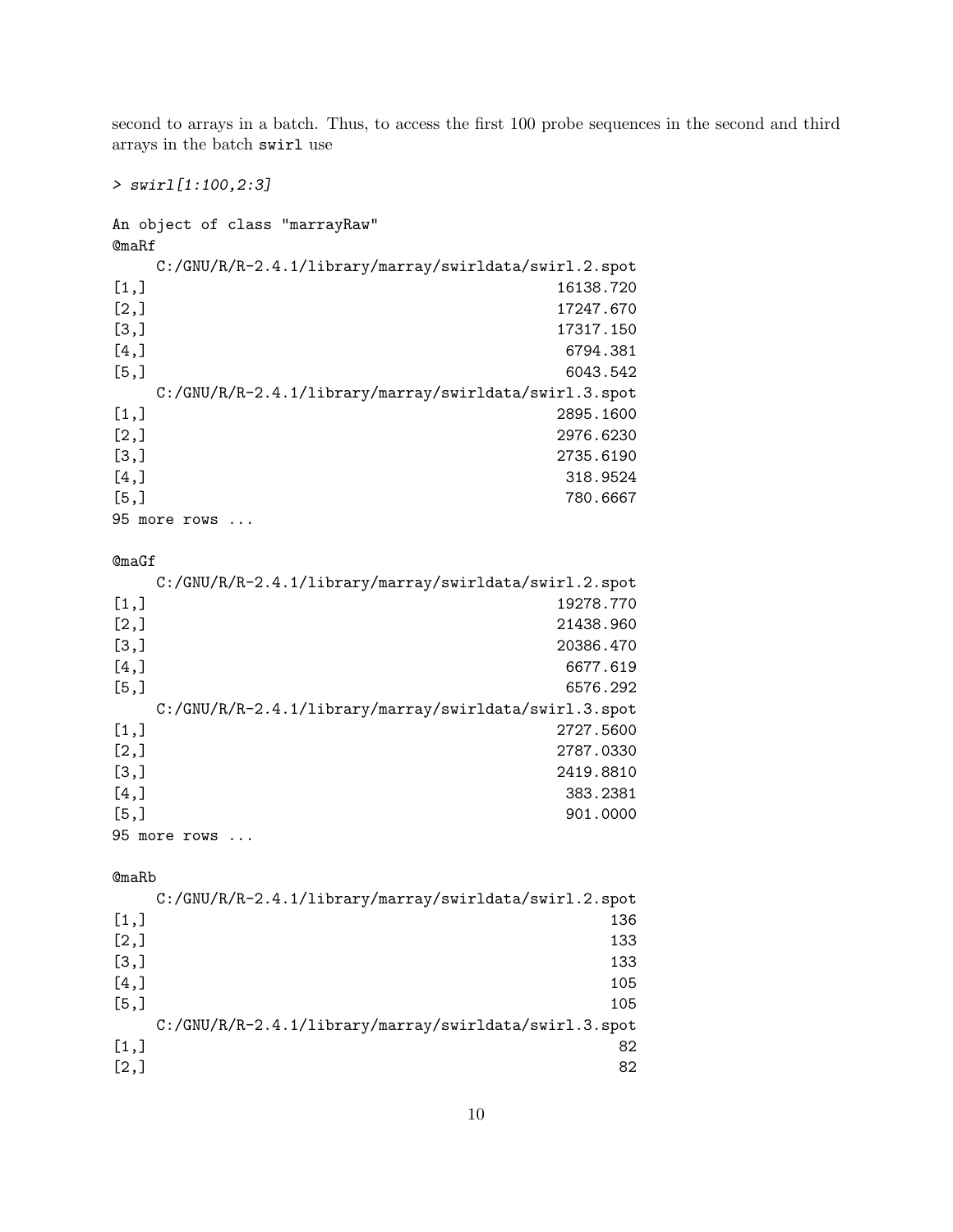| [3,]         | 76 |
|--------------|----|
| [4,          | 61 |
| [5,]         | 61 |
| 95 more rows |    |

#### @maGb

|      | C:/GNU/R/R-2.4.1/library/marray/swirldata/swirl.2.spot |
|------|--------------------------------------------------------|
| [1,] | 175                                                    |
| [2,] | 183                                                    |
| [3,] | 183                                                    |
| [4,] | 142                                                    |
| [5,] | 142                                                    |
|      | C:/GNU/R/R-2.4.1/library/marray/swirldata/swirl.3.spot |
| [1,] | 86                                                     |
| [2,] | 86                                                     |
| [3,] | 86                                                     |
| [4,] | 71                                                     |
| [5,] | 71                                                     |
|      | 95 more rows                                           |

#### @maW

 $<0$  x 0 matrix>

```
@maLayout
An object of class "marrayLayout"
@maNgr
[1] 4
```
## @maNgc [1] 4

@maNsr [1] 22

@maNsc [1] 24

@maNspots [1] 8448

@maSub [1] TRUE TRUE TRUE TRUE TRUE 8443 more elements ...

@maPlate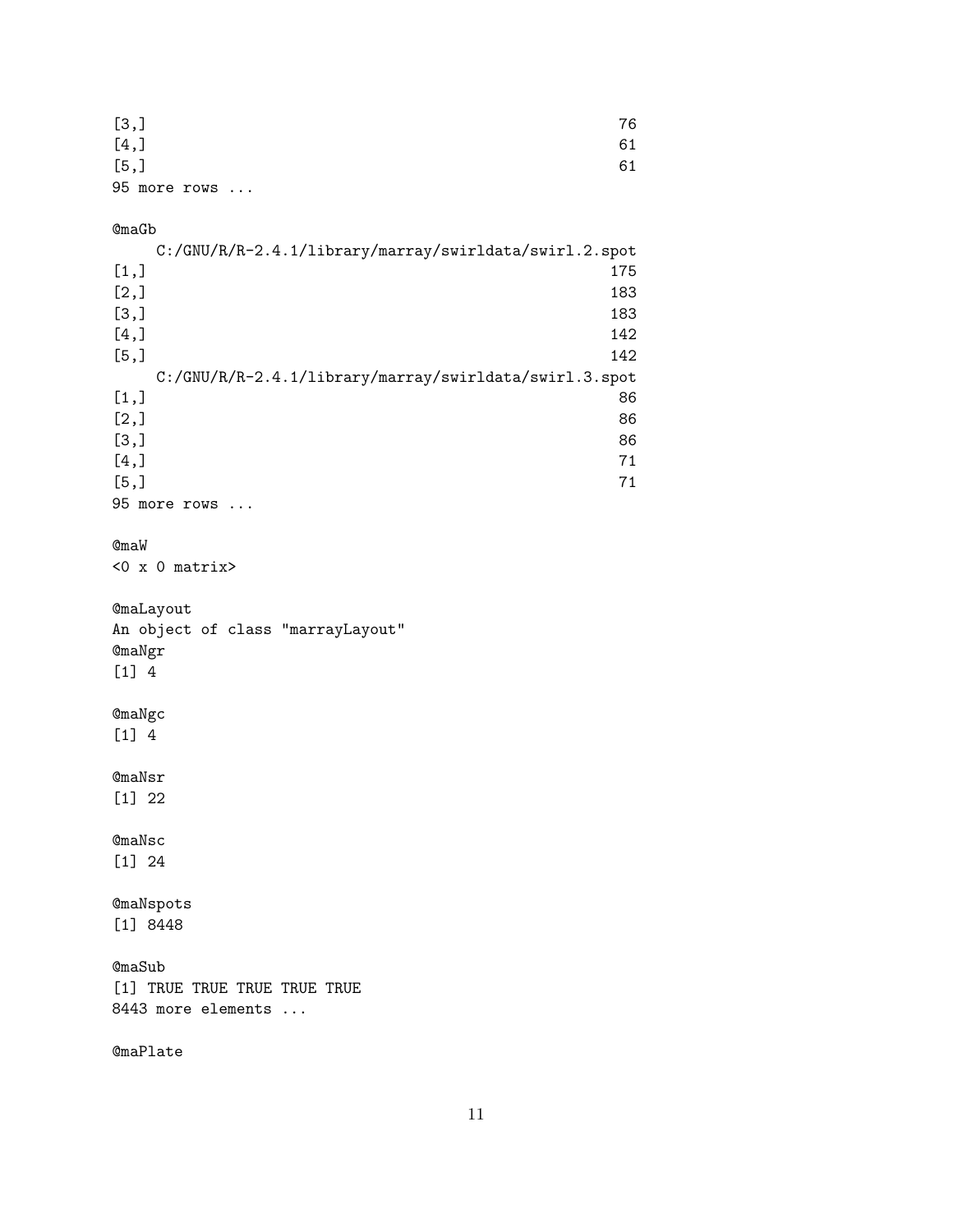[1] 1 1 1 1 1 Levels: 1 2 3 4 5 6 7 8 9 10 11 12 13 14 15 16 17 18 19 20 21 22 95 more elements ... @maControls [1] 1 1 1 1 1 Levels: 0 1 95 more elements ... @maNotes [1] "No Input File" @maGnames An object of class "marrayInfo" @maLabels [1] "geno1" "geno2" "geno3" "3XSSC" "3XSSC" 95 more elements ... @maInfo "ID" "Name" 1 control geno1 2 control geno2 3 control geno3 4 control 3XSSC 5 control 3XSSC 95 more rows ... @maNotes [1] "C:/GNU/R/R-2.4.1/library/marray/swirldata/fish.gal" @maTargets An object of class "marrayInfo" @maLabels [1] "swirl.2.spot" "swirl.3.spot" @maInfo Names slide number experiment Cy3 experiment Cy5 date comments 2 swirl.2.spot 82 wild type swirl 2001/9/20 NA 3 swirl.3.spot 93 swirl wild type 2001/11/8 NA @maNotes [1] "C:/GNU/R/R-2.4.1/library/marray/swirldata/SwirlSample.txt"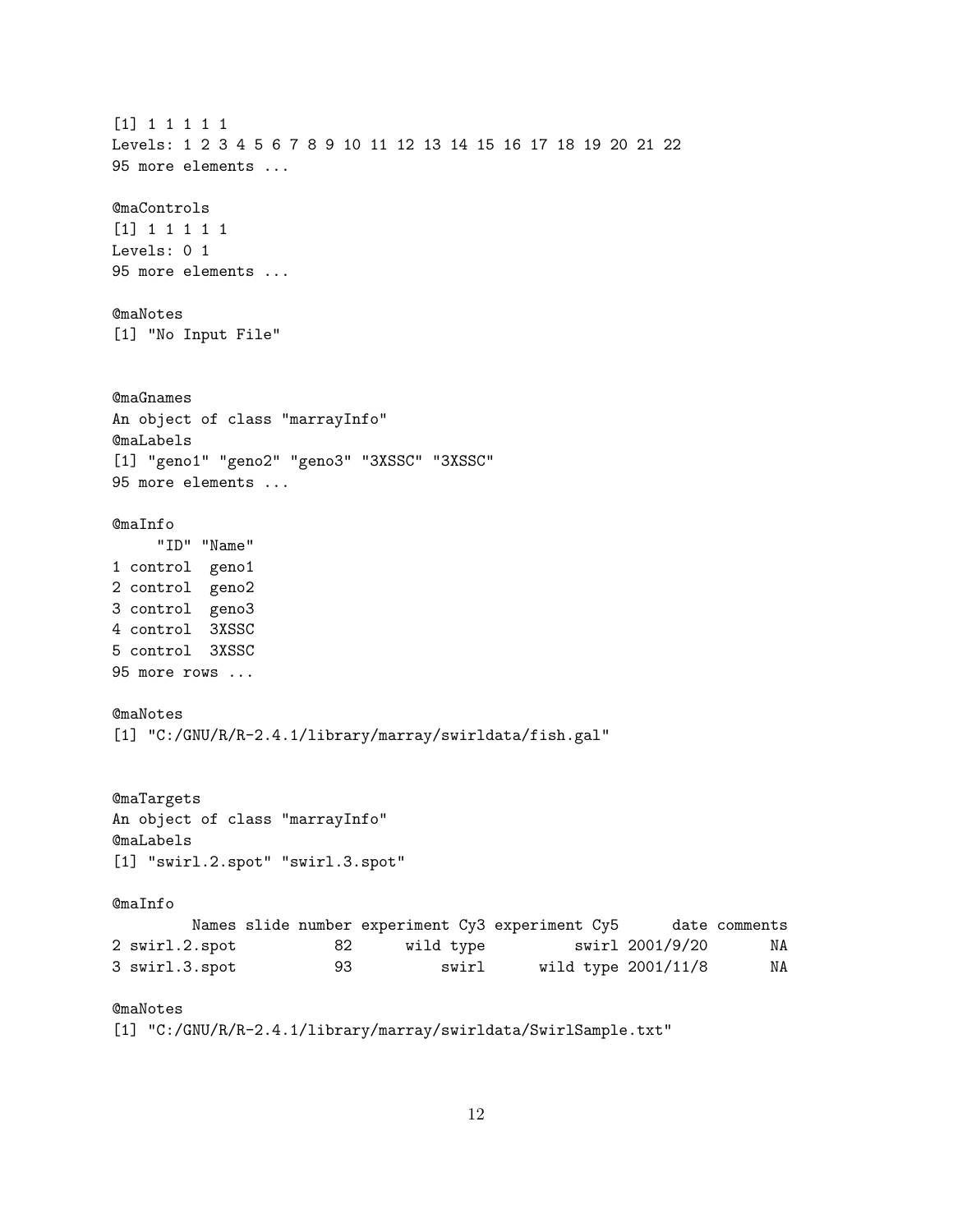@maNotes [1] "Spot Data"

### <span id="page-12-0"></span>4.3 Methods for accessing slots of microarray objects

A number of simple methods were defined to access slots of the microarray classes. Using such methods is more general than using the slot function or @ operator. In particular, if the class definitions are changed, any function which uses the @ operator will need to be modified. When using a method to access the data in the slot, only that particular method needs to be modified. Thus, to access the layout information for the array batch swirl one may also use maLayout(swirl).

In addition, various methods were defined to compute basic statistics from microarray object slots. For instance, for memory management reasons, objects of class marrayLayout do not store the spot coordinates of each probe. Rather, these can be obtained from the dimensions of the grid and spot matrices by applying methods: maGridRow, maGridCol, maSpotRow, and maSpotCol to objects of class marrayLayout. Print–tip–group coordinates are given by maPrintTip. Similar methods were also defined to operate directly on objects of class marrayRaw and marrayNorm. The commands below may be used to display the number of spots on the array, the dimensions of the grid matrix, and the print–tip–group coordinates.

```
> swirl.layout<-maLayout(swirl)
> maNspots(swirl)
[1] 8448
> maNspots(swirl.layout)
[1] 8448
> maNgr(swirl)
[1] 4
> maNgc(swirl.layout)
[1] 4
> maPrintTip(swirl[1:10,3])
 [1] 1 1 1 1 1 1 1 1 1 1
```
### <span id="page-12-1"></span>4.4 Methods for assigning slots of microarray objects

A number of methods were defined to replace slots of microarray objects, without explicitly using the @ operator or slot function. These make use of the setReplaceMethod function from the R methods package. As with the accessor methods just described, the assignment methods are named after the slots. For example, to replace the maNotes slot of swirl.layout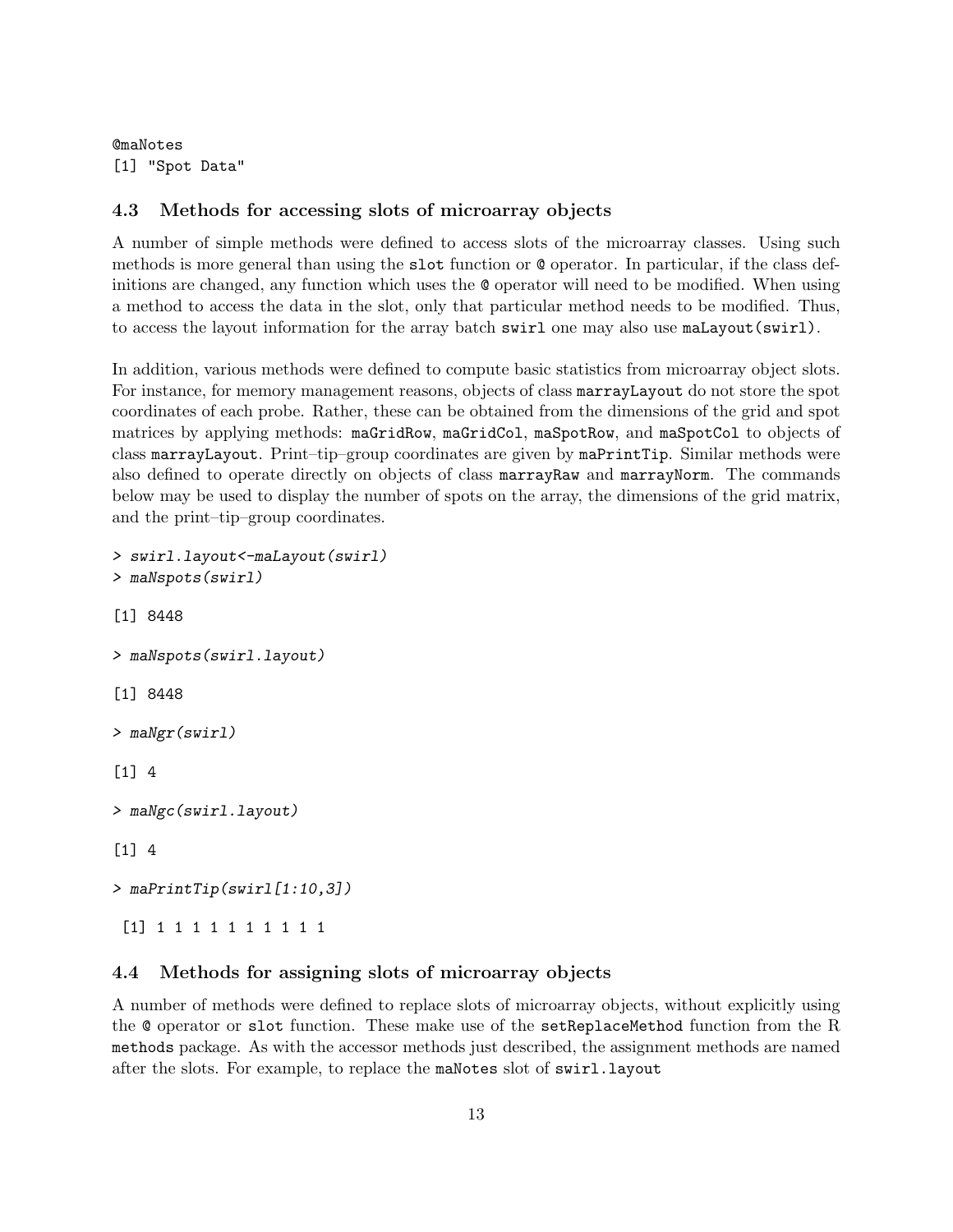```
> maNotes(swirl.layout)
[1] "No Input File"
> maNotes(swirl.layout)<- "New value"
> maNotes(swirl.layout)
[1] "New value"
To initialize slots of an empty marrayLayout object
> L<-new("marrayLayout")
> L
An object of class "marrayLayout"
@maNgr
numeric(0)
@maNgc
numeric(0)
@maNsr
numeric(0)
@maNsc
numeric(0)
@maNspots
numeric(0)
@maSub
[1] TRUE
@maPlate
factor(0)
Levels:
@maControls
factor(0)
Levels:
@maNotes
character(0)
> m\text{a}Ngr(L) <-4
```
Similar methods were defined to operate on objects of class marrayInfo, marrayRaw and marrayNorm.